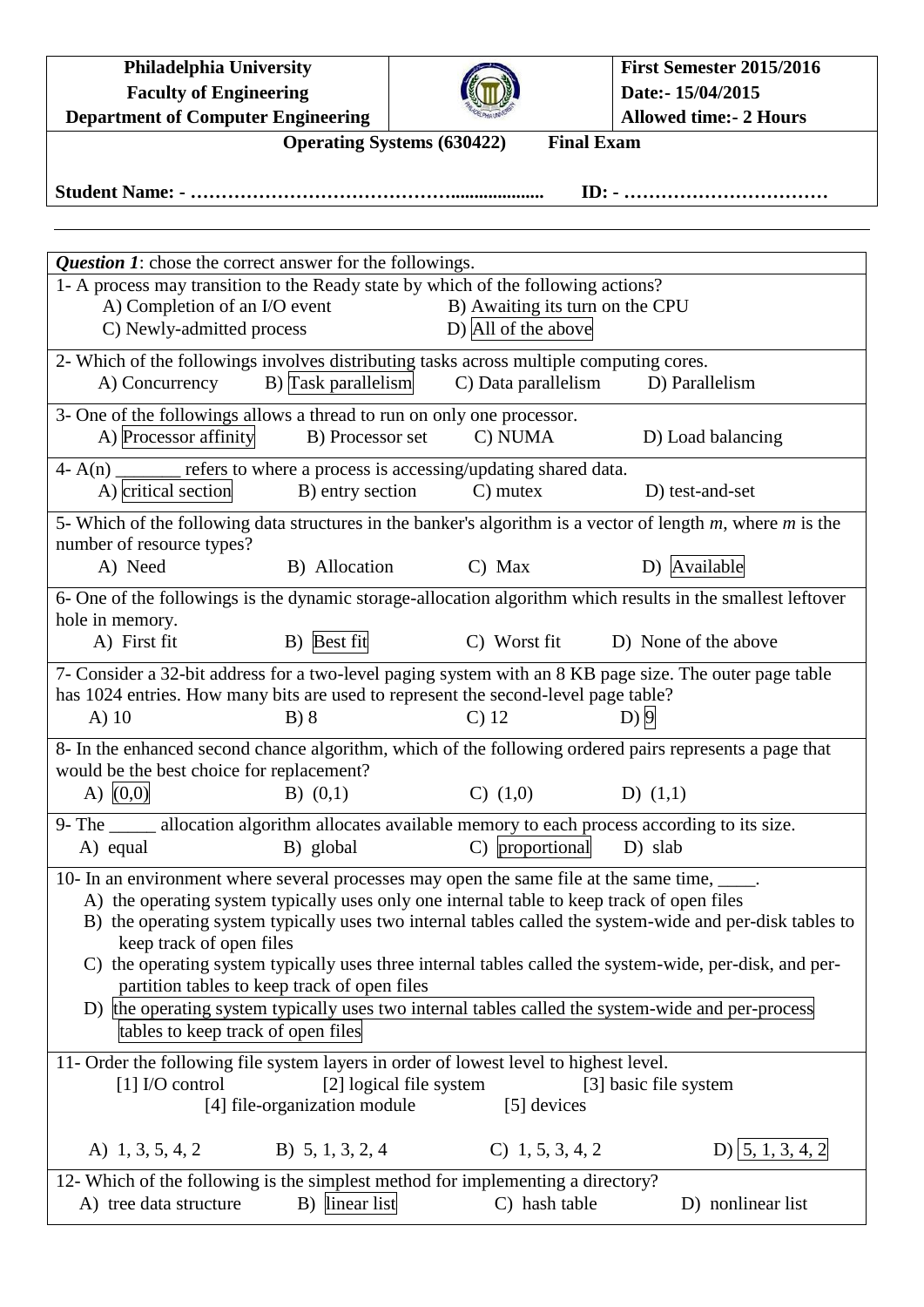*Question 2:*- Ordinarily the exec() system call follows the fork(). Explain what would happen if a programmer place the call to exec() before the call to fork().

Ans: Because  $\epsilon_{\text{xec}}$  () overwrites the process  $\epsilon_{\text{ork}}$  () will never execute and no new processes would be created. Rather, the program specified in the parameter to exec() would be run instead.

*Question 3:*-Distinguish between data and task parallelism.

Ans: Data parallelism involves distributing subsets of the same data across multiple computing cores and performing the same operation on each core. Task parallelism involves distributing tasks across the different computing cores where each task is performing a unique operation.

*Question 4:-*Explain the difference between response time and turnaround time.

Ans: 1- Turnaround time is the sum of the periods that a process is spent waiting to get into memory, waiting in the ready queue, executing on the CPU, and doing I/O. Turnaround time essentially measures the amount of time it takes to execute a process.

2- Response time is a measure of the time that elapses between a request and the first response

**Question 5:-** Write two short methods that implement the simple semaphore wait() and signal() operations on global variable S.

```
Ans: 
wait (S) {
  while (S \leq 0);
  S--;}
signal (S) {
  S++;}
```
*Question 6:*-What is the difference between deadlock prevention and deadlock avoidance?

Ans: 1- Deadlock prevention is a set of methods for ensuring that at least one of the necessary conditions for deadlock cannot hold.

2- Deadlock avoidance requires that the operating system be given, in advance, additional information concerning which resources a process will request and use during its lifetime.

*Question 7:*- Explain how paging is implemented and how CPU can access data within a page.

Ans: Physical memory is broken up into fixed-sized blocks called frames while logical memory is broken into equal-sized blocks called pages. Whenever the CPU generates a logical address, the page number and offset into that page is used, in conjunction with a page table, to map the request to a location in physical memory.

*Question 8:*- Explain the sequence of events that happens when a page-fault occurs.

Ans: 1- the memory reference is checked for validity. In the case of an invalid request, the program will be terminated.

- 2- If the request was valid, a free frame is located.
- 3- A disk operation is then scheduled to read the page into the frame just found
- 4- update the page table
- 5- restart the instruction that was interrupted because of the page fault